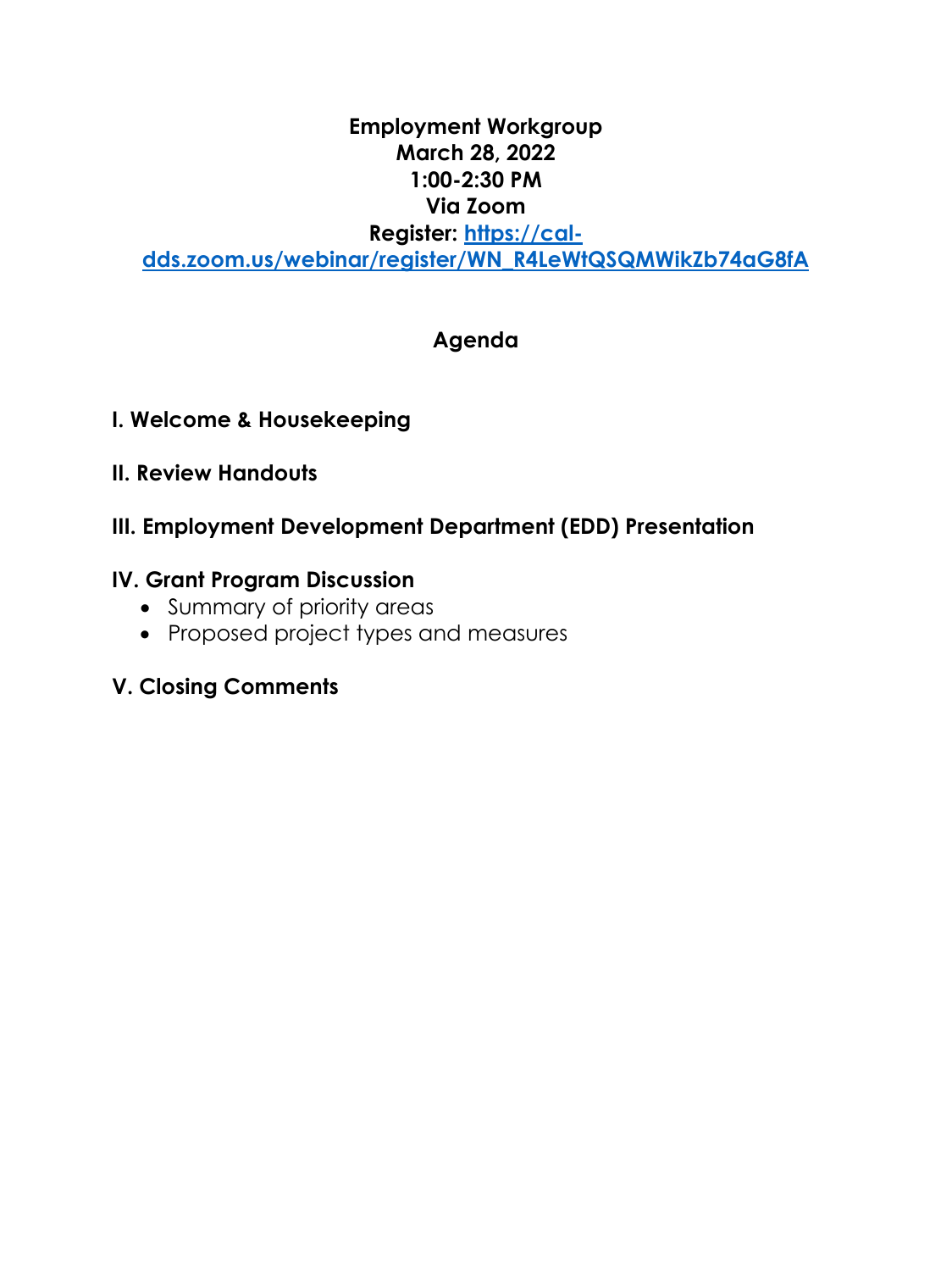### **Employment Workgroup February 24, 2022 Meeting Summary**

**Overview:** This was the third meeting for the Employment Grant Workgroup. The purpose of the meeting was to:

- Provide a summary of the January 2022 workgroup meeting;
- Review current employment data for CIE Incentive Payment (CIE-IP), Paid Internship Program (PIP), and Employment Development Department (EDD) average wages for individuals served by the Department;
- Discussion on identified employment grant priority areas.

### **Employment Data:**

- Data was shared with the workgroup included the following:
	- o CIE I-IP and PIP by regional center (RC) and share of population;
	- o EDD wage data presented for the average wages of consumers in a Work Activity Program (WAP) compared to all consumers receiving wages, by quarter.
- Additional data questions were posed by the workgroup included: types of industry and percentage of PIPs that led to employment.

#### **Grant Discussion:**

- January Meeting Summary
	- o Reviewed handouts and summary of January 2022 meeting.
	- o Reviewed data for *consumers ages 16-64* in the following areas: total number of RC consumers, EDD data on the number of consumers with wages, EDD data on the percentage of RC consumers who had wages, and the average annual wages for consumers.
	- o Input from the workgroup was shared including challenges with funding, the need for business testimonials, staff training, service coordination, and early employment outreach in schools.
- Additional criteria for selecting priority areas were suggested.
	- o Expanding opportunities for CIE for all;
	- o Supports, employment goals, and outcomes for the individual using a person-centered planning approach;
	- o Support for self-determined employment opportunities;
	- o Evidenced based or promising practices;
	- o Employer or business focused grants;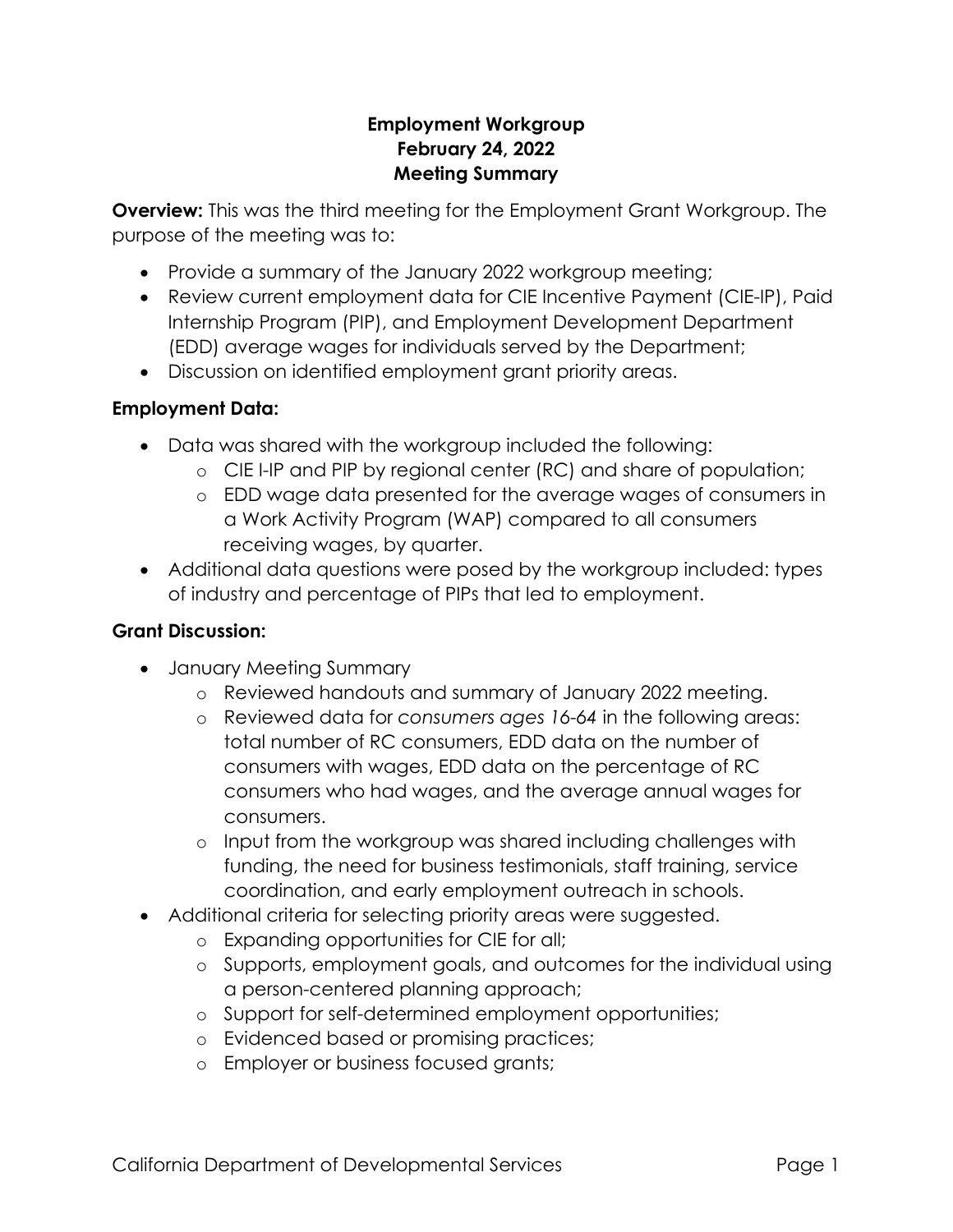- o Grants should be realistic and feasible to implement given the time constraint;
- o Consider grants that produce specific measurable outcomes for CIE.
- Employment Grant Priority Areas
	- o Based on the workgroup discussion from the January 2022 meeting, the following five priority areas were reviewed:
		- **Innovative Pathways to Employment**
		- Supported Employment and Customized Employment
		- **Business Focused Practices**
		- **Holistic Approach to Achieving CIE**
		- **Engaging Families and Youth in CIE**
	- o Consider a shift in perspective to include careers and career pathways. Need to examine strategies that bridge the gap between K-12 education and adult services. This may require schools and Local Education Agencies (LEA) to engage families and youth.
	- o Create forums, round table discussions with schools, local businesses, and community members.
	- o It will be important to look at the whole person and not just an employment number to ensure individual needs and preferences are being addressed.
	- o Focus on the right job match, utilizing individual abilities and skills rather than simply a job which, may not be desirable to the individual.
	- o Creating rate structures to support providers in their hiring and retention of staff.
	- o Employment should be an option for all individuals, including those with significant needs. This will require focused strategies.
	- o The grant timeline of 12-18 months may not enable the volume of successful outcomes that the workgroup would like to achieve. However, a grantee could lay the groundwork to test or expand a strategy that has previously been developed or develop a strategy that may be tested in the future. It will be important to consider the shorter timeline when submitting and approving proposals.
	- o There is a need for a data driven system to further pinpoint areas of need.

## **Closing Comments:**

• The next meeting will take place on March 28, 2022.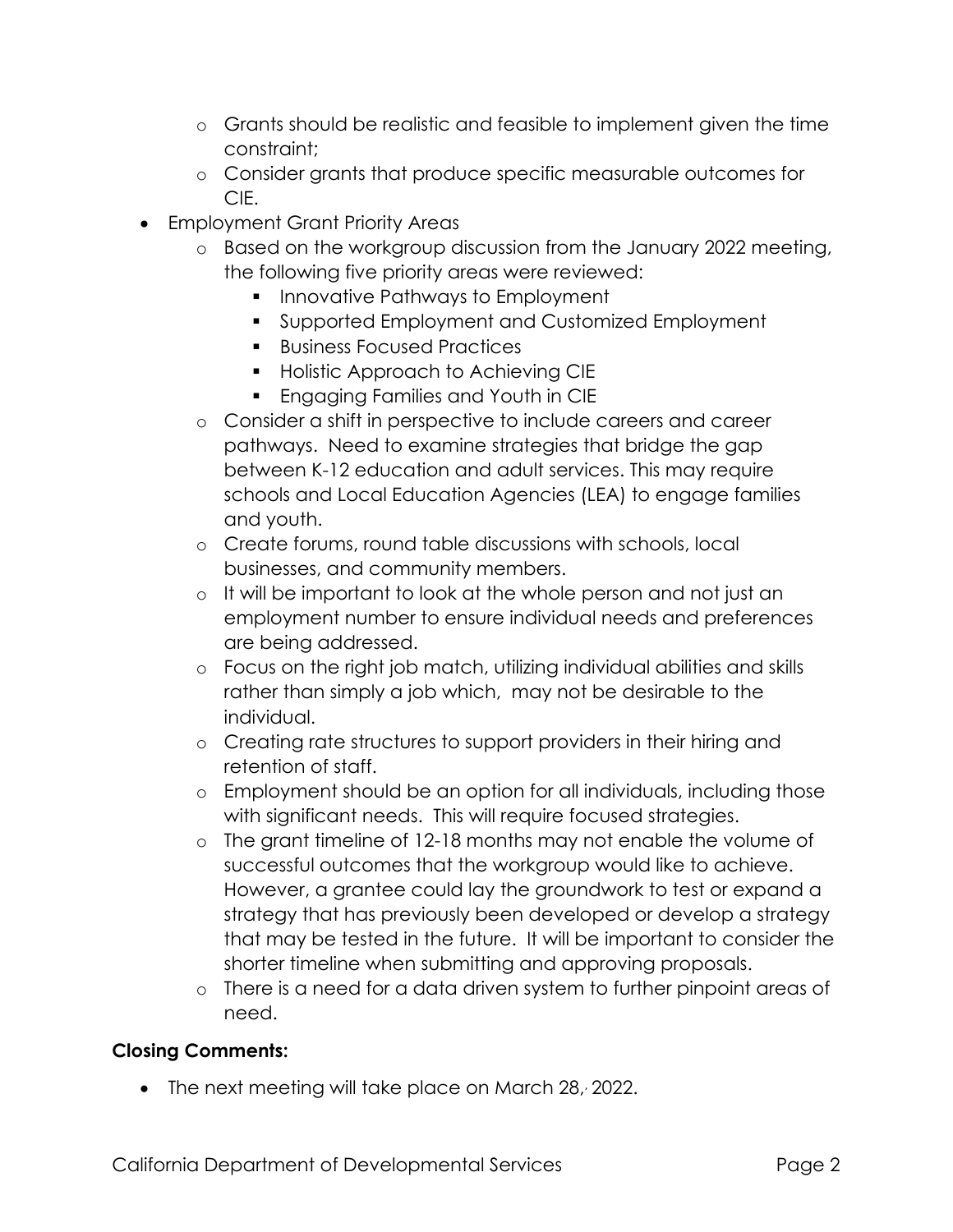#### **Employment Workgroup Grant Priorities**

**1. Innovative Pathways to Employment**: Implementing evidence-based, new, and emerging best practices to attain employment and advance the careers of individuals with developmental disabilities including internships, work-based learning, peer mentoring, technology, postsecondary education, vocational training, Supported Employment, and Customized Employment.

#### **2. Employment Supports**

- **a. High Quality Services and Supports:** Building the knowledge base and capacity of providers to use best practices and strategies in employment services.
- **b. Individuals with High Support Needs:** Creating a tailored approach with pathways to employment for individuals with high support needs. This may include individuals with complex or significant disabilities who require more intensive training, preparation and customized services to achieve CIE.
- **c. Provider Transformation:** Site specific technical support, guidance, and action planning to assist service providers in the development of a transformation plan to help individuals achieve their goals for community inclusion and employment.
- **3. Business Focused Practices:** Developing business or industry focused collaborations to increase workforce preparation and employment opportunities for individuals with developmental disabilities.
- **4. Engaging Families, Adults, and Youth in CIE:** Increasing family, adults and youth knowledge and use of community resources, paid work experience, self-advocacy, transition planning from school to postsecondary education and employment, navigating adult service systems, and public benefits.
- **5. Whole Person Approach to Achieving CIE:** Connecting individuals to employment through an individualized, self-directed and whole person approach to services. This may include the use of supports from disability and non-disability specific services.